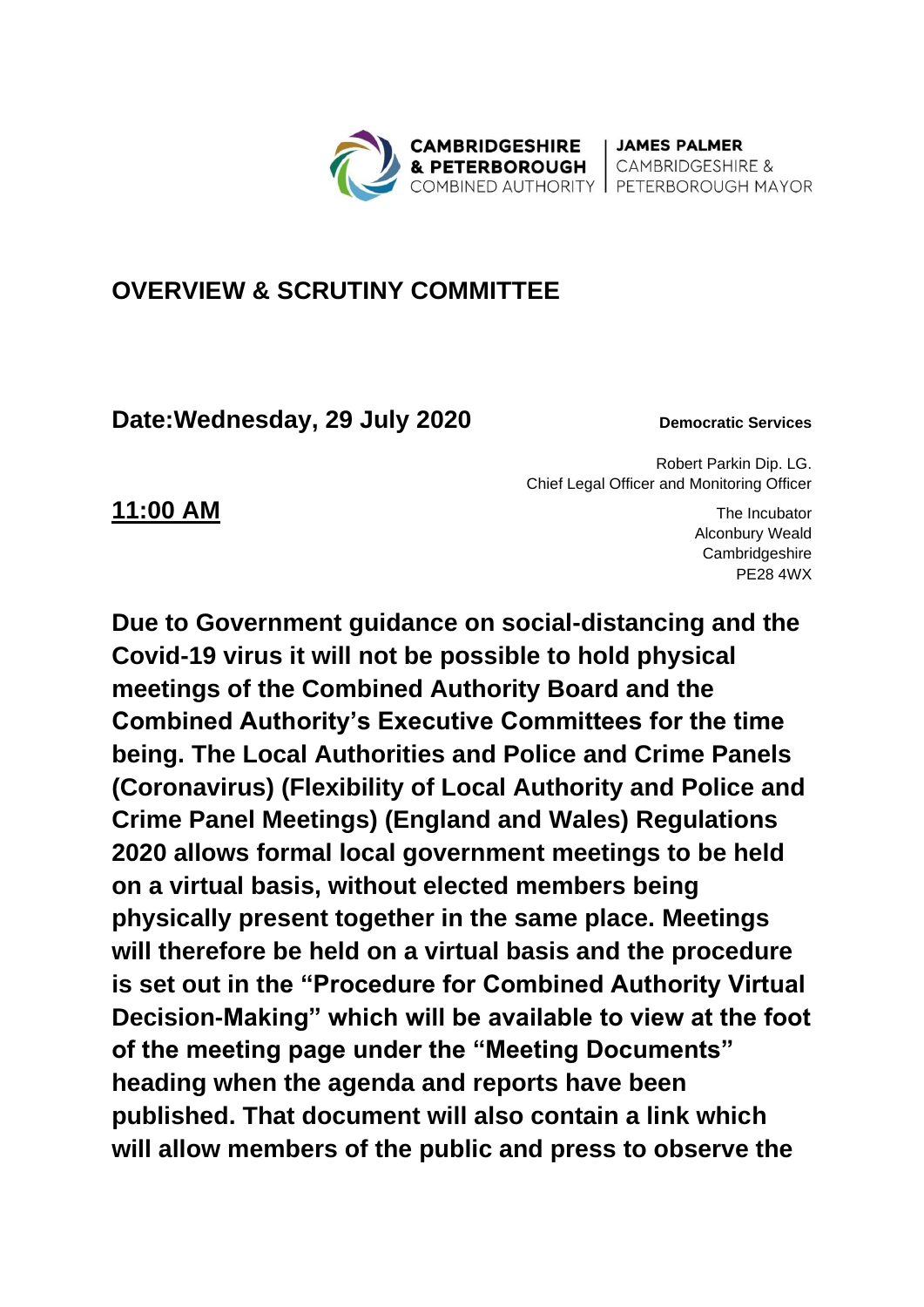# **virtual meetings. [Venue Address]**

# **AGENDA**

### **Open to Public and Press**

#### **1 Apologies for Absence**

#### **2 Declarations of Interest**

At this point Members must declare whether they have a disclosable pecuniary interest, or other interest, in any of the items on the agenda, unless it is already entered in the register of members' interests.

#### **3 Minutes of the Previous Meeting**

To approve the minutes of the meeting held on 22 June 2020

#### **4 Public Questions**

Arrangements for public questions can be viewed in Chapter 5, Paragraphs 18 to 18.16 of the Constitution which can be viewed here - [Cambridgeshire and Peterborough Combined Authority: Constitution](https://cambridgeshirepeterborough-ca.gov.uk/assets/Transparency/Constitution-28-05-2020-on-website.pdf) 

### **5 The Mayor of the Combined Authority**

Mayor James Palmer will be in attendance.

#### **6 University of Peterborough**

To receive an update on the progress made in the creation of the new University of Peterborough Phase 1 build and HE Academic Partner. **University of Peterborough Report 5 - 106**

#### **7 Lead Member Appointment to The Business Board**

To confirm a member of the Committee to shadow the Business Board for the Municipal Year

#### **8 Combined Authority Board Agenda for the meeting on Wednesday,**

#### **5 August 2020**

To consider questions to the Combined Authority Board.

#### **9 Overview and Scrutiny Work Programme**

To comment on the status of the current Work Programme

#### **Work Programme Report 107 - 112**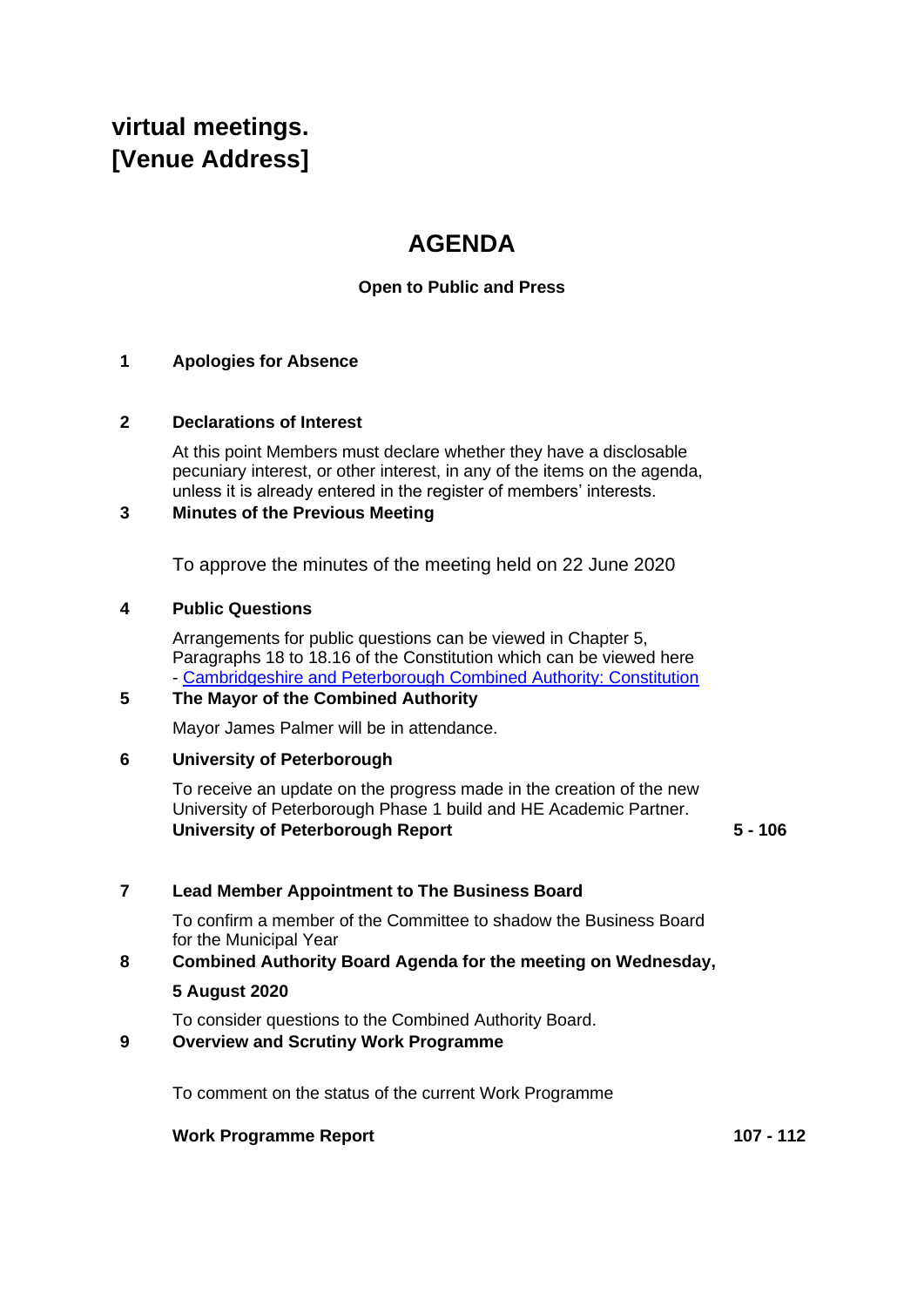#### **10 Lead member Questions to Executive Committees**

### **11 Combined Authority Forward Plan**  Members allocated to monitor the activities of the Combined Authority to provide a verbal update to the committee on any areas of interest. **Forward Plan - 17 July 2020 113 - 126**

**12 Date of next meeting:**

Monday, 28 September 2020 at 11.00 a.m. venue to be arranged

The Overview & Scrutiny Committee comprises the following members:

Councillor Grenville Chamberlain

Councillor Andy Coles

Councillor David Connor

Councillor Doug Dew

Councillor Lorna Dupre

Councillor Markus Gehring

Councillor Anne Hay

Councillor Pippa Heylings

Councillor Patricia Ann Jordan

Councillor Alex Miscandlon

Councillor Ed Murphy

Councillor Kevin Price

Councillor Jocelynne Scutt

Councillor Alan Sharp

*For more information about this meeting, including access arrangements and facilities for people with disabilities, please contact*